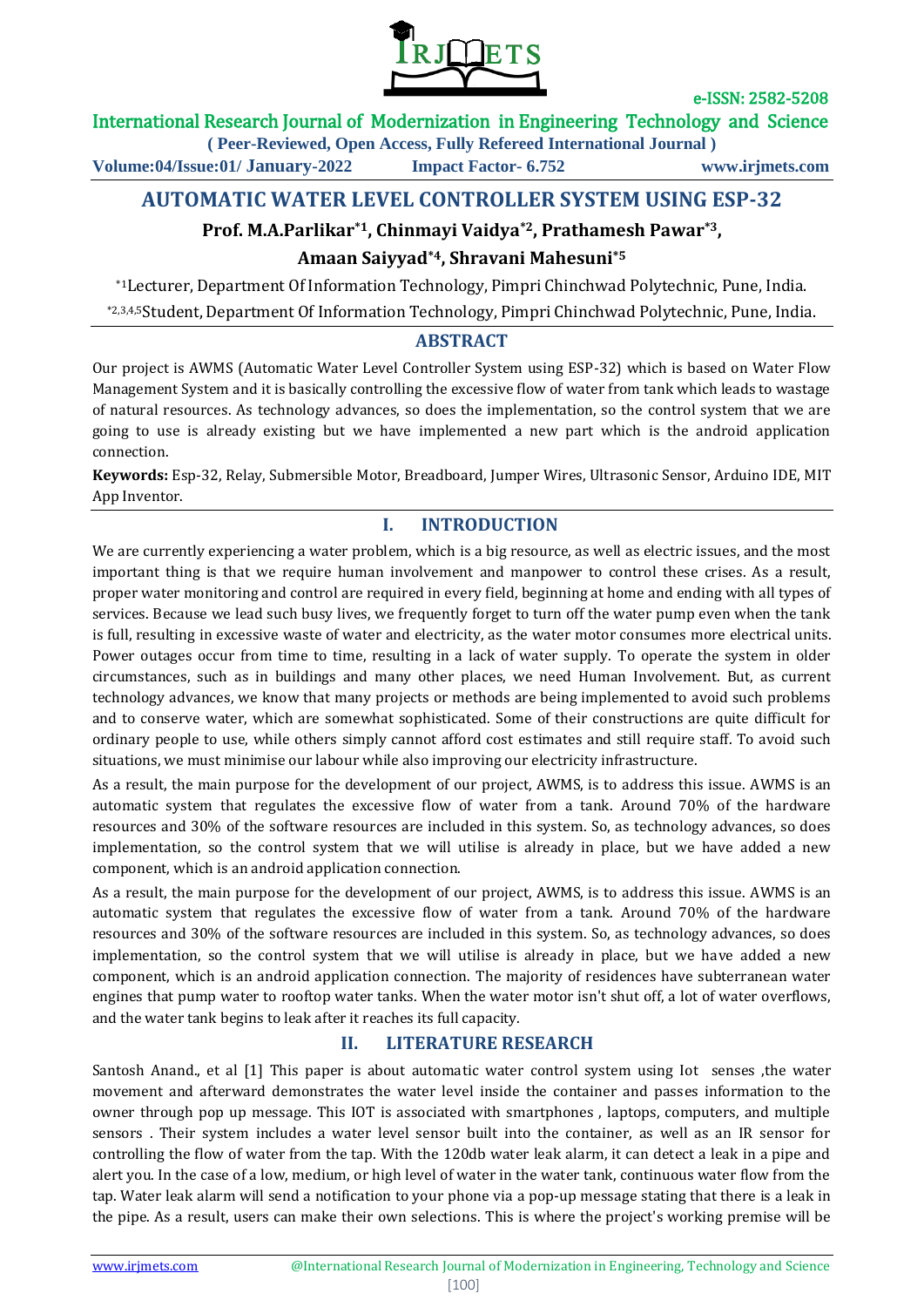

# International Research Journal of Modernization in Engineering Technology and Science

**( Peer-Reviewed, Open Access, Fully Refereed International Journal ) Volume:04/Issue:01/ January-2022 Impact Factor- 6.752 www.irjmets.com**

demonstrated. i.e. an automatic water control system that monitors water flow and displays the water level within the container, as well as informing the owner via a pop-up message.

Mallikarjun.G. Hudedmani a., et al [2] The Automatic Water Level Controller is described in this paper as a solution to this problem. The operation of their water level controller is based on the fact that water has overflow and electricity concerns. The controller's detecting probes and circuits detect when the water level rises or falls. These signals are utilised to turn on or off the pump motor depending on the situation.

A buzzer will be included as an optional function to stop the input water for the subterranean tank's water level. Turn off the tap to avoid overflow, future shortages, and unnecessary water billing by the water supply board.

P. Nancy Rachel a., et al [3] The Arduino-based water level indicator and controller is described in this paper. Basically, an ultrasonic sensor will be placed on top of the water tank to manage the water level. When sound waves travel through the environment, they return to their source as an echo as soon as they hit an obstruction. Typically, they will employ an ultrasonic sensor to calculate the delay time. A code can be programmed into the Arduino using this delay period to determine the distance between the water level and the sensor. Maximum and minimum limits can be determined based on the requirements, and this information can then be used to automatically turn on or off the water supply.

Ms. Pooja K a., et al [4] This paper first tests and indicates the water level, allowing the pump to be turned off at the proper moment, saving water, electricity, and time. This article usually focuses on requiring the least amount of manpower and making the installation process easier to use for everyone. This innovation of "Water Level Indicator and Controller Using Arduino" project may surely be beneficial on a big scale due to the low manpower requirements and the ease of installation, making it more accessible to everyone.

Sanam Pudasaini., et al [5] System of automatic level controllers with sms. In the arduino programme development environment, a programme was created and uploaded to the microcontroller. The water level in the system is automatically controlled using ultrasonic sensors. The controller is powered by batteries. The user receives a sms notification whenever the system detects an empty tank level or an overload condition. The water distribution procedure works like this: if electricity is available, the system will check the tank's water level. If there is a problem with the power, the user is notified by SMS so that he may make necessary water arrangements. As soon as the water level in the water tank reaches the MAX level, the motor will turn off.

The system of an automatic water level controller with SMS notification is presented in this study. This initiative was conducted out to aid users in countries where load shedding is common, such as Nepal. Water may be handled by the user during load shedding thanks to the addition of SMS alerts to the automatic controller system. The automatic level controller system and the SMS system function in tandem. Their code was written in the Arduino programming environment and then uploaded to the Microcontroller. The system's water level is automatically controlled. The controller is powered by a battery. When the system detects an empty level and load shedding is in effect, an SMS notification is delivered to the user.

## **III. COMPARITIVE ANALYSIS**

#### **Paper Name:**

Automatic Water Management System

#### **Author:**

Santosh Anand

### **Proposed System:**

The functioning premise of this project will be demonstrated here. i.e. Automatic water control system, which detects water flow and displays the water level inside the container, as well as providing information to the owner via a pop-up message. Water level sensor will be integrated inside the container, and an IR sensor will be used to control the flow of water from the tap. As a result, it assists in detecting a leak in a pipe with 120dB and a water leak alert, as well as ensuring uninterrupted water flow from the tap in the case of low, medium, and high levels of water in the water tank. The water leak alarm will send a notification to your phone via a pop-up window.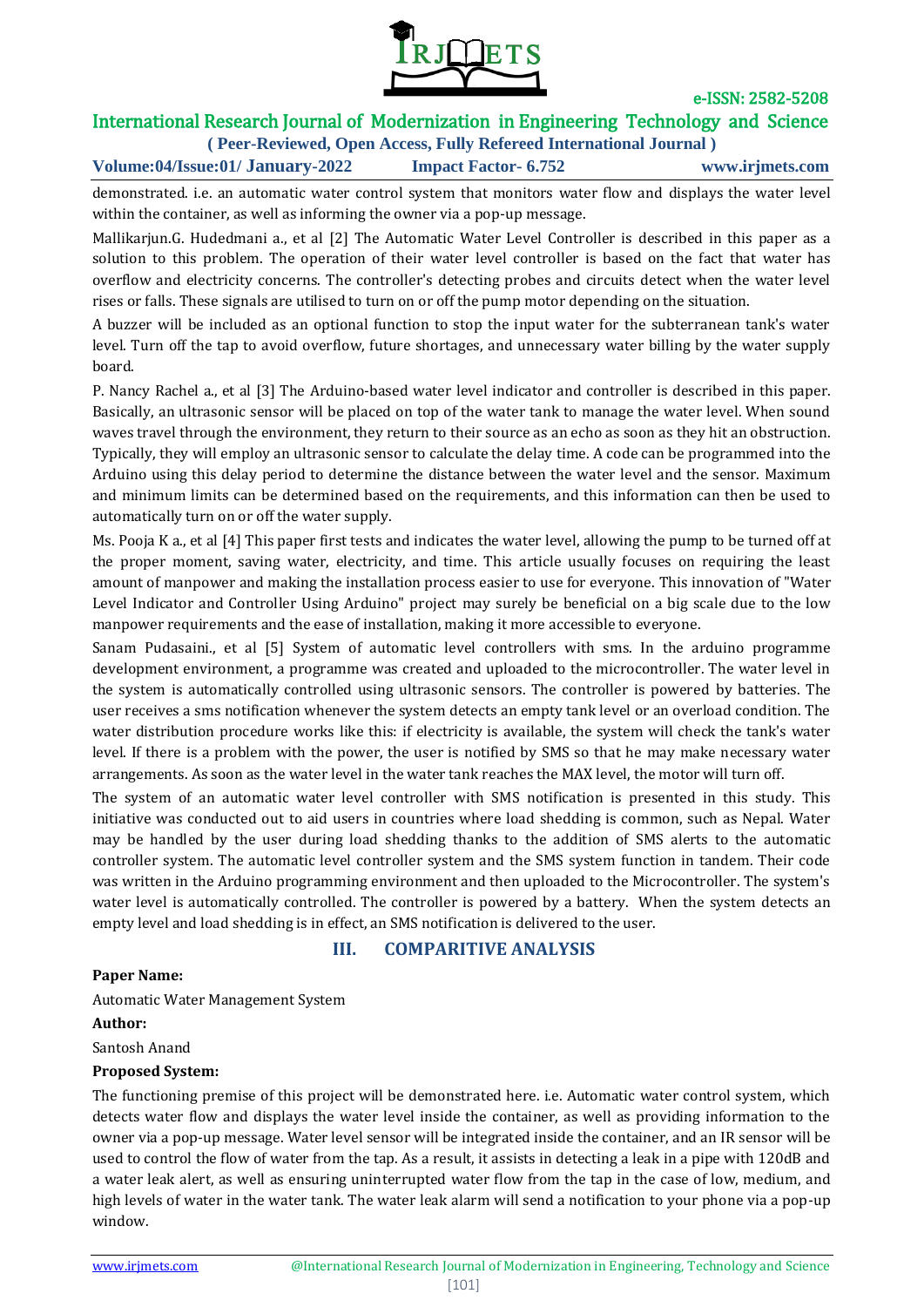

# International Research Journal of Modernization in Engineering Technology and Science

**( Peer-Reviewed, Open Access, Fully Refereed International Journal )**

**Volume:04/Issue:01/ January-2022 Impact Factor- 6.752 www.irjmets.com**

#### **Limitation:**

To improve the live ability of poor neighbourhoods and cities, it should increase the productivity of water supply and consumption. Their efforts to improve the environmental status of rivers must be based on community needs. It has to get the most out of the water.

#### **Paper Name:**

Flexible Automatic Water Level Controller and Indicator

#### **Author:**

Mallikarjun.G. Hudedmani

#### **Proposed System:**

The following is an explanation of how a water level controller works. As needed, level probes are fitted in the overhead and subsurface tanks. If the overhead tank is empty or the level is below the threshold, the circuit will turn on the pump motor if there is a minimum level of water in the subterranean tank; otherwise, the circuit will not turn on. The user can choose the water level of the over head tank using the option provided. Assume the selected level is 2, and the pump status is

A buzzer is provided to stop the input water for the water level of the underground tank. To avoid overflow and needless water billing by the water supply board, turn off the tap.

Their water level regulator is well-understood.

#### **Limitation:**

This flexible automatic water level controller and indicator is implemented and found to perform satisfactorily without the need of a microcontroller. The distinction 366 among the available such water level controller circuits and economically affordable is found in the freedom of choosing the level of the over head tank while pumping the water from the subsurface tank. Their function starts only when the low level probe from the over head tank detects a low level, and a bypass button can be supplied to activate the pump at any time. So the current circuit may be improved by including low-cost controllers such as Arduino and IoT, allowing it to be controlled from anywhere and communicate intelligently through messaging or warnings.

#### **Paper Name:**

Automatic Water Level Indicator and Controller by using ARDUINO

#### **Author:**

Nancy Rachel

#### **Proposed System:**

The Automatic Water Level Indicator and Controller proposed in this study is a self-contained system that automatically turns on and off the water pump based on the water level in the tank without the need for human intervention. This innovation also allows the user to keep track of the water level in the tank at all times.

An ultrasonic wave will be transmitted from the ultrasonic sensor.

#### **Limitation:**

There were several implementations to address the above mentioned water wasting issue, as discussed earlier in the Literature Survey. The inclusion of transistors, PID controllers, and many sensing devices, however, makes the prior systems more difficult to construct. And, because they aren't fully automated, it will be up to the user to operate the equipment in accordance with the sensing unit's instructions. Microcontrollers were used in a few past studies, however coding those microcontrollers is a challenging undertaking. Not everyone will be able to programme in it or comprehend it.

## **IV. CONCLUSION**

The conclusion of our project is that many people waste water in this day. In order to save or prevent this issue we have created our project utilising esp-32. When it comes to our project's most significant domain, the motor is the key component that will turn on and off our water flow or water stock. As a result, the "AUTOMATIC WATER LEVEL CONTROLLER SYSTEM USING ESP-32" project may surely be beneficial on a broad scale basis due to the low manpower requirements and the ease of installation, making it more accessible to everyone.